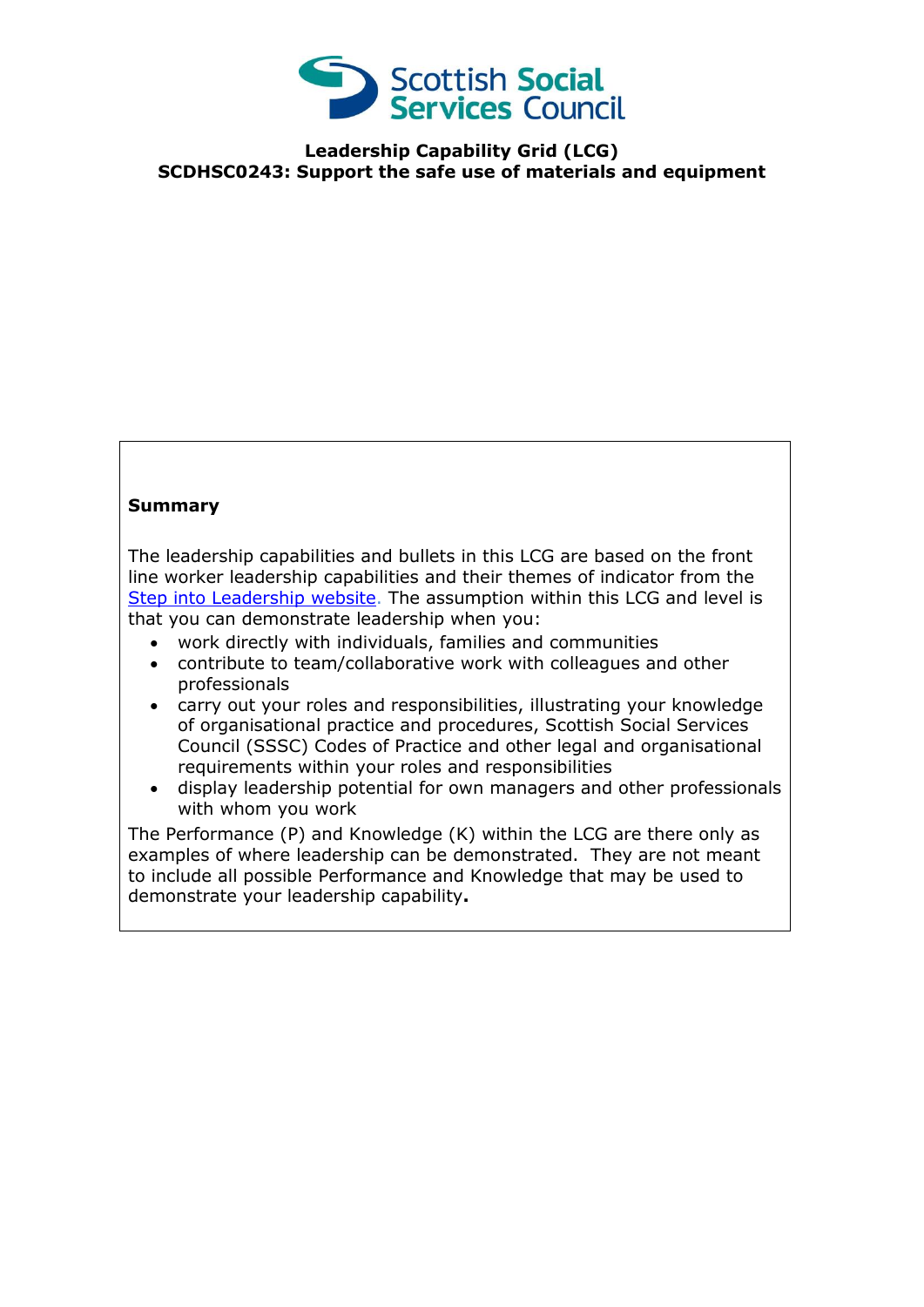

## **Leadership Capability Grid (LCG) SCDHSC0243: Support the safe use of materials and equipment**

| Leadership<br>capabilities         | When supporting the safe use of materials and equipment you<br>can demonstrate leadership capabilities by:                                                                                                                                                                                                                                                                                                                                                                                                                                                                                                                                                                                                                     |
|------------------------------------|--------------------------------------------------------------------------------------------------------------------------------------------------------------------------------------------------------------------------------------------------------------------------------------------------------------------------------------------------------------------------------------------------------------------------------------------------------------------------------------------------------------------------------------------------------------------------------------------------------------------------------------------------------------------------------------------------------------------------------|
| <b>Vision</b>                      | Providing a vision for individuals, families, communities, colleagues and<br>your organisation when you:<br>• See how best to make a difference when actively preparing,<br>undertaking and reviewing activities, supporting individuals ( $P_3$ , 4, 6,<br>8, 10, 11, 20, 22; K1-7, 14, 15), accessing and using related<br>information (P1, 2), using observation and feedback ( $P$ 9, 10), seeking<br>advice $(P19)$<br>• Communicate and promote ownership of the vision when working                                                                                                                                                                                                                                     |
|                                    | with individual (P3, 4, 6, 8, 10, 11, 20, 22; K1-5, 14, 15), working<br>with others (P17-20; K10, 11) and recording and reporting (P13, 16)<br>• Promote social service values when working with individuals ( $P_3$ , 4,<br>6, 8, 10, 11, 20, 22; K 1-7, 14, 15), observing and evaluating (P7,<br>9,12), working with others ( $P17-20$ ; K10, 11) and when recording<br>and reporting $(P13, 16)$<br>• See the bigger picture when demonstrating knowledge and practice of<br>organisational, local and national policies and procedures (K1-7, 14,<br>15) reviewing and evaluating activities (P8-12) and identifying and                                                                                                  |
|                                    | implementing change to activities (P17, 18, 20-22)                                                                                                                                                                                                                                                                                                                                                                                                                                                                                                                                                                                                                                                                             |
| Self-<br>leadership                | Displaying self leadership when you:<br>Demonstrate and adapt leadership when supporting individuals<br>prepare for and undertake the activities (P3-6; K1-7), reviewing<br>activities ( $P8-12$ , 15, 17) and overcoming barriers ( $P18$ , 19)<br>• Improve own leadership by seeking advice (P19)<br>• Take intelligent risks when supporting individuals to prepare for $(P3,$<br>4; K1-7, 14, 15) and carry out the activity (P5, 6; K8, 9) and when<br>reviewing the effectiveness including changes needed (P8-12, 15, 17,<br>$20-22)$<br>• Demonstrate and promote resilience when adapting practice and<br>overcoming barriers (P8-12; 15, 17-22; K1-5, 10-12)<br>• Challenge discrimination and oppression $(K 1-5)$ |
| <b>Motivating</b><br>and inspiring | Motivating and inspiring others when you:<br>Inspire people by personal example $(P3, 4, 8, 10, 11, 17-20, 22; K1$<br>5, 8, 14, 15)<br>• Recognise and value the contribution of others (P3, 4, 6, 8, 10, 11,<br>17; $K10, 11$<br>• Support the creation of a learning and performance culture with<br>individuals and others ( $P8-12$ , 17-20; $K1-7$ )                                                                                                                                                                                                                                                                                                                                                                      |
| <b>Empowering</b>                  | Empowering people when you:<br>• Enable leadership at all levels (P3, 4, 8-12, 15, 17, 18, 20-22; K8-9;<br>$16-20)$<br>Support the creation of a knowledge and management culture by<br>seeking and providing information to enable understanding (P4, 8-12,<br>17-19; K16-20, 23; 39)<br>• Promote professional autonomy (P5, 6, 8, 10-12, 15; K16-20, 23-25)                                                                                                                                                                                                                                                                                                                                                                 |